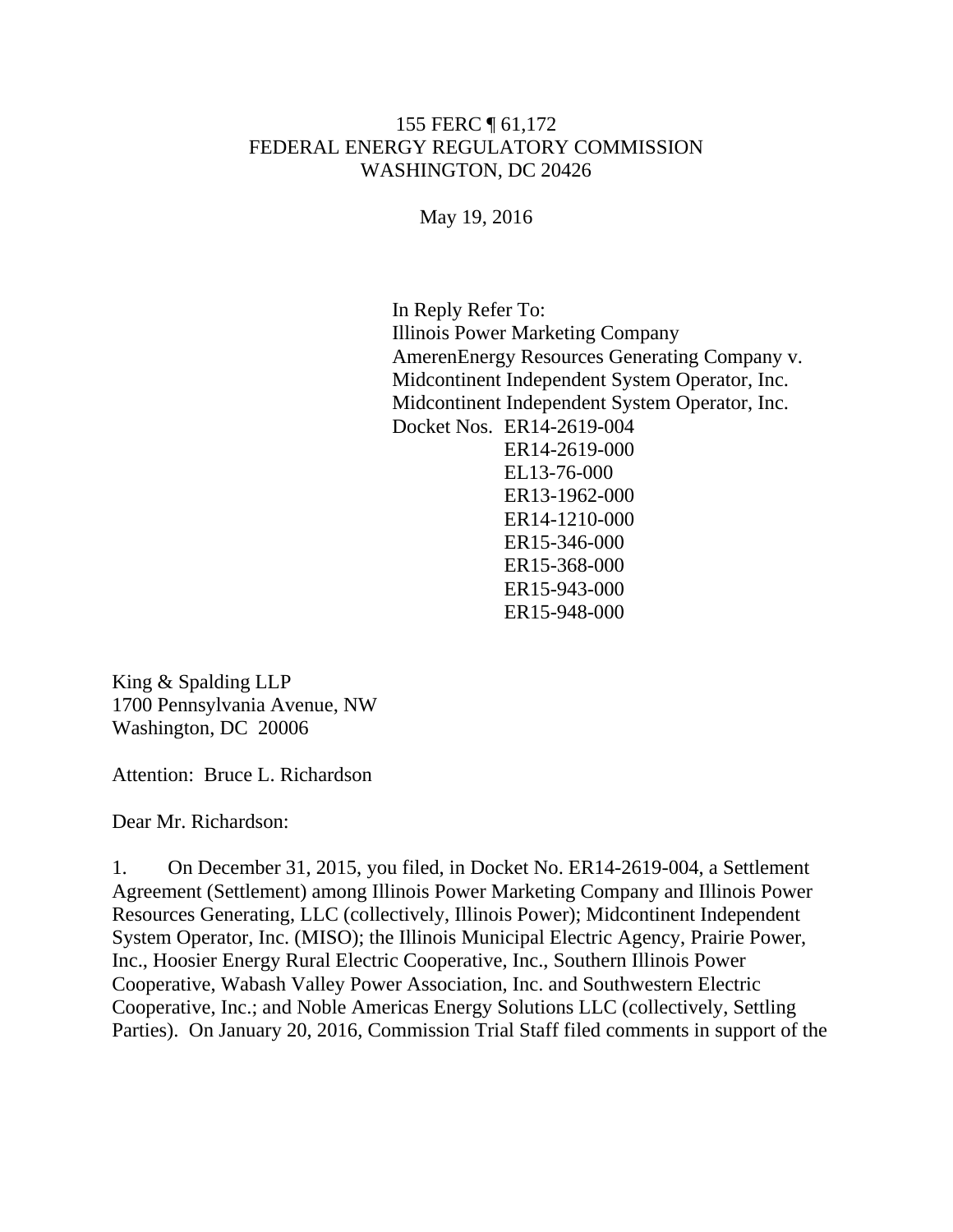Settlement. No other comments were filed. On February 4, 2016, the Settlement Judge certified the Settlement to the Commission as an uncontested settlement.**[1](#page-1-0)**

2. The Settlement addresses Illinois Power's annual revenue requirement for the operation of Edwards Unit No. 1 (Edwards), an approximately 90 MW coal-fired steam boiler located in Bartonville, Illinois, which was designated as a System Support Resource (SSR)**[2](#page-1-1)** by MISO. Edwards was operated pursuant to an SSR agreement for 2013, 2014, and 2015. The Settlement supersedes the annual revenue requirement for Edwards that was provided for in the previously filed SSR agreements for 2013, 2014, and 2015. The Settling Parties agree that, if "approved by the Commission in its entirety…, [the Settlement] resolves all issues related to SSR service from [Edwards] in the dockets existing as of the date of this [Settlement]."**[3](#page-1-2)**

3. Section 47 of the Settlement states that

it is intended that the Settling Parties be subject to the "public interest" standard of review set forth in *United Gas Pipe Line Co. v. Mobile Gas Service Corp.*, 350 U.S. 332 (1956), and *Federal Power Commission v. Sierra Pacific Power Co.*, 350 U.S. 348 (1956) ("Mobile-Sierra" doctrine). The standard of review for any modifications to this [Settlement] requested by a non-party to this [Settlement] or initiated by the Commission will be the most stringent standard permissible under applicable law. *See NRG Power Mktg., LLC v. Maine Pub. Utils. Comm'n*, 558 U.S. 165 (2010).

4. Because the Settlement appears to provide that the standard of review applicable to modifications to the Settlement proposed by third parties and the Commission acting *sua sponte* is to be "the most stringent standard permissible under applicable law," we clarify the framework that would apply if the Commission were required to determine the standard of review in a later challenge to the Settlement by a third party or by the Commission acting *sua sponte*.

**<sup>1</sup>** *Midcontinent Indep. Sys. Operator, Inc.*, 154 FERC ¶ 63,011 (2016).

<span id="page-1-1"></span>**<sup>2</sup>** MISO's Open Access Transmission, Energy and Operating Reserve Markets Tariff (Tariff) defines SSRs as "[g]eneration Resources or Synchronous Condensor Units that have been identified in Attachment  $Y$  – Notification to this Tariff and are required by the Transmission Provider for reliability purposes, to be operated in accordance with the procedures described in Section 38.2.7 of this Tariff." MISO, FERC Electric Tariff, Module A, § 1.S, Definitions - S (42.0.0).

<span id="page-1-2"></span>**<sup>3</sup>** Settlement, § 23.

<span id="page-1-0"></span> $\overline{a}$